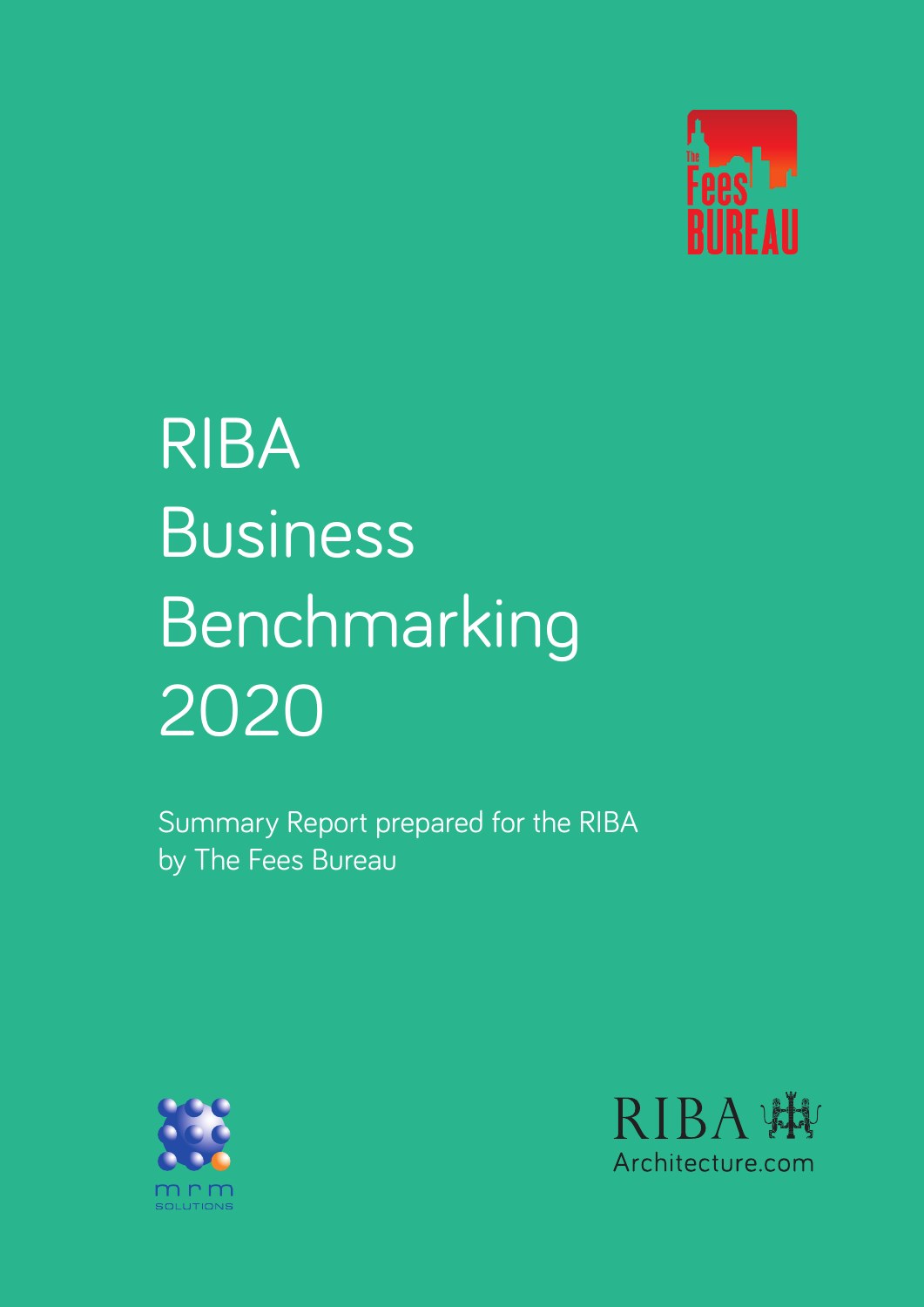## RIBA Business Benchmarking 2020

## Introduction

In this year of the Covid-19 pandemic we have learned just how vital it is to have good, reliable data. Statistics have never been so important, as a foundation for the insight that follows. The RIBA Benchmarking Survey provides such data for the architectural profession. The massive number of practices responding means it is reliable; the variety of respondents means that every aspect of private practice is represented; and the breadth of topics covered keeps it relevant. The sheer volume of data collected - more than half a million data points this year - means it is comprehensive. This year's report includes a new analysis about participation in and awareness of the RIBA 2030 Climate Challenge.

The data shows the early effects of Covid-19. Financial revenues are trending down - the first time Chartered Practice revenue has fallen since this survey started in 2012. Total revenue fell by 1 per cent – basically flatlining. That in itself does not sound bad, but most if not all of this year's revenue data comes from the precrisis period, suggesting that revenue was starting to turn down anyway. And, significantly, it comes after an uninterrupted seven-year run of rapidly rising revenues. The period 2012 to 2019 saw RIBA Chartered Practice revenues double, including a 13 per cent rise in 2019 alone. Average practice revenues rose in 2019 for every practice size. Compared with this historic run of consistently positive revenue indicators, this year's position of 'no change' is a significant deviation.

*The quandary is that payroll costs are half of all expenditure - which makes it an obvious area to cut - but staff are a practice's principal resource.*

Staffing levels are falling. At the start of May, practices already employed 5 per cent fewer staff than one year earlier. As with revenue, it is the context that counts. Staff numbers had increased rapidly year on year since 2013, including an 8 per cent increase in 2019.

A slowing economy brings with it increased competition and the need to stay competitive on price. The static hourly rates figure for most staff categories reflects this situation. At the same time, the profession is reining in its costs. While the total payroll bill is falling as staff numbers fall, practices appear to be maintaining salaries at last year's level for most staff as well as for those holding the equity. Average pay for Partners/ Directors/Sole Principals is practically unchanged at just 1 per cent higher - which may partly reflect smaller profits but may also indicate a desire to retain cash in the business to safeguard future cashflow.

However, the profession is far from uniform. Practice size, more than anything else, affects the benchmarks. The larger practices, those with 50 or more staff are few in number but account for well over half of all Chartered Practices' revenue. The very large practices with 100+ staff are starting to lose staff and, despite bringing in more international work, average revenue and average profits are lower this year than last. Staffing in the next size down (50-<100 staff) has grown. For this size of practice, not only are staff numbers up but so too is average revenue and average profit. For other practices (<50 staff) this year's benchmarks are slightly higher, or slightly lower, than last year with no consistent trend emerging.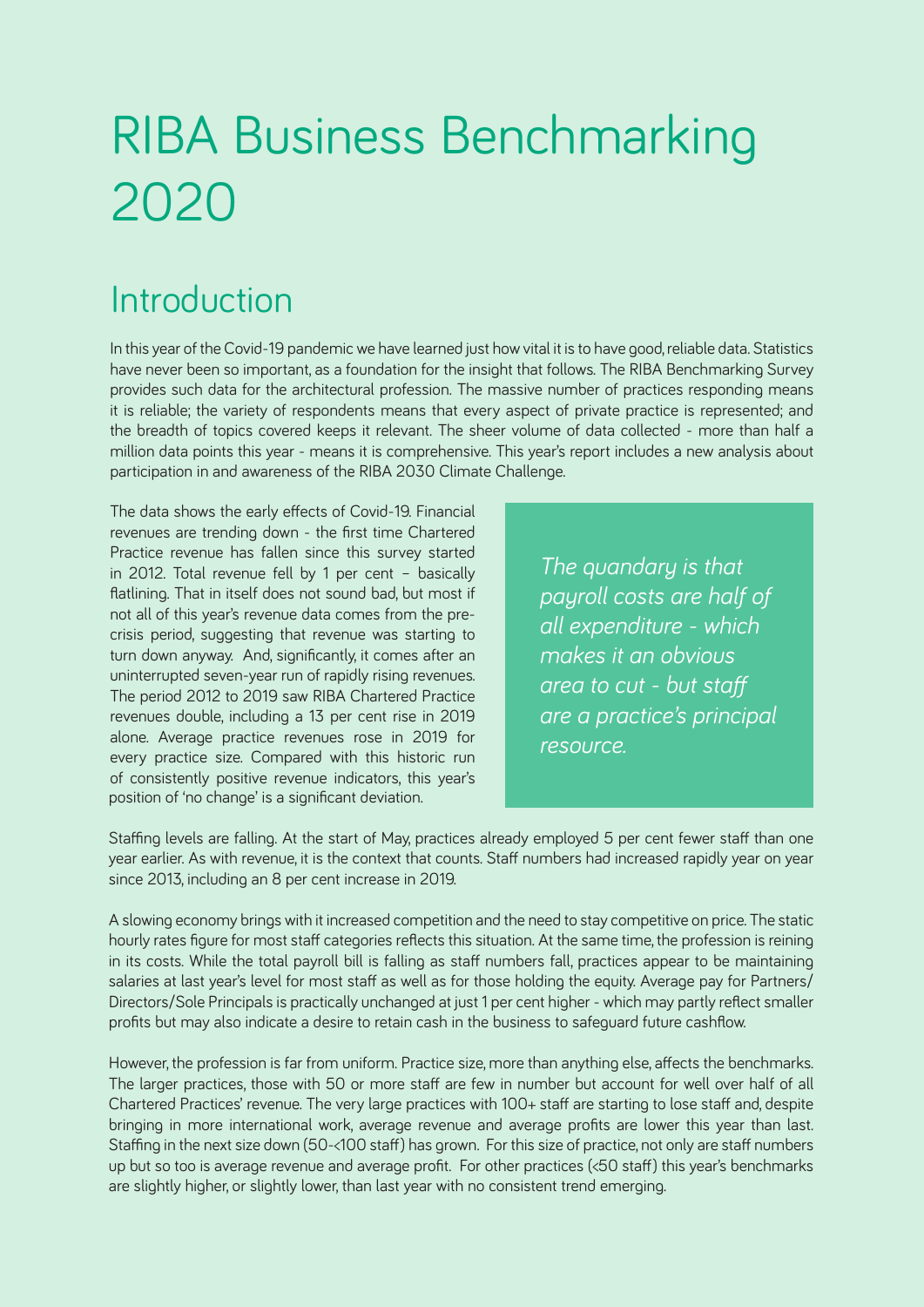There is another layer to add - geography. While there is no evidence that location itself impacts revenue or profits, one of this year's surprises is that London is generating an increasing amount of the profession's revenue. This year, £2 out of every £3 of revenue earned by the whole profession comes from practices located in the capital.

The challenges of operating a practice during the Covid-19 crisis will affect next year's revenues and profits. Some of the existing business policies will have set practices up well to meet a number of the current challenges, for example the rising proportion of practices which had policies in place to assist with flexible working arrangements. The quandary that practice owners and managers face is that payroll costs form half of all expenditure and that makes staffing an obvious area to cut. But, at the same time, staff are the practice's principal resource so practice leaders know it would be better to try to achieve savings elsewhere initially. Probably the most urgent area to focus on is cashflow and bad debts. It is good to see that the average bad debt has fallen compared with last year, but in the current crisis Partners, Directors and Sole Principals are likely to spend much more of their time keeping control of cashflow, invoicing promptly and regularly chasing for payment.



## Review of this year's survey

Adrian Malleson, Head of Economic Research & Analysis, RIBA

In this the 2020 Benchmarking Report, we see the remarkable period of rapid revenue growth among RIBA Chartered Practices coming to an end. Nevertheless, practice revenue profitability is holding up.

The 2020 report describes practices' financial information up to May 2020, so captures only the very early effects of the Covid-19 pandemic. The report shows that despite growing uncertainty in 2019 and early 2020, the business of architecture held steady.

The remainder of 2020 and into early 2021 looks particularly challenging; since May 2020 we've faced the continuation and second wave of Covid-19, further national lock-downs, the ever-looming threat of a no-deal Brexit, the biggest post-war UK economic slump and the insufficiently mitigated climate emergency. The 2021 report will reflect these pressures, but early indications suggest that most practices have, through sound business management, equipped themselves to withstand them. And, at last, the end of the pandemic is coming into view.

The RIBA continues to be on hand, providing [support and resources](https://www.architecture.com/knowledge-and-resources/knowledge-landing-page/coronavirus-covid-19-advice) to our members to help navigate these challenging times.

Finally, thank you to the people who completed this year's survey. It's very much appreciated; questionnaires were submitted during the pandemic, often at home, sometimes with young children around, and without the usual resources at hand. It's been a very difficult year and we are most grateful for all the efforts Chartered Practices have made.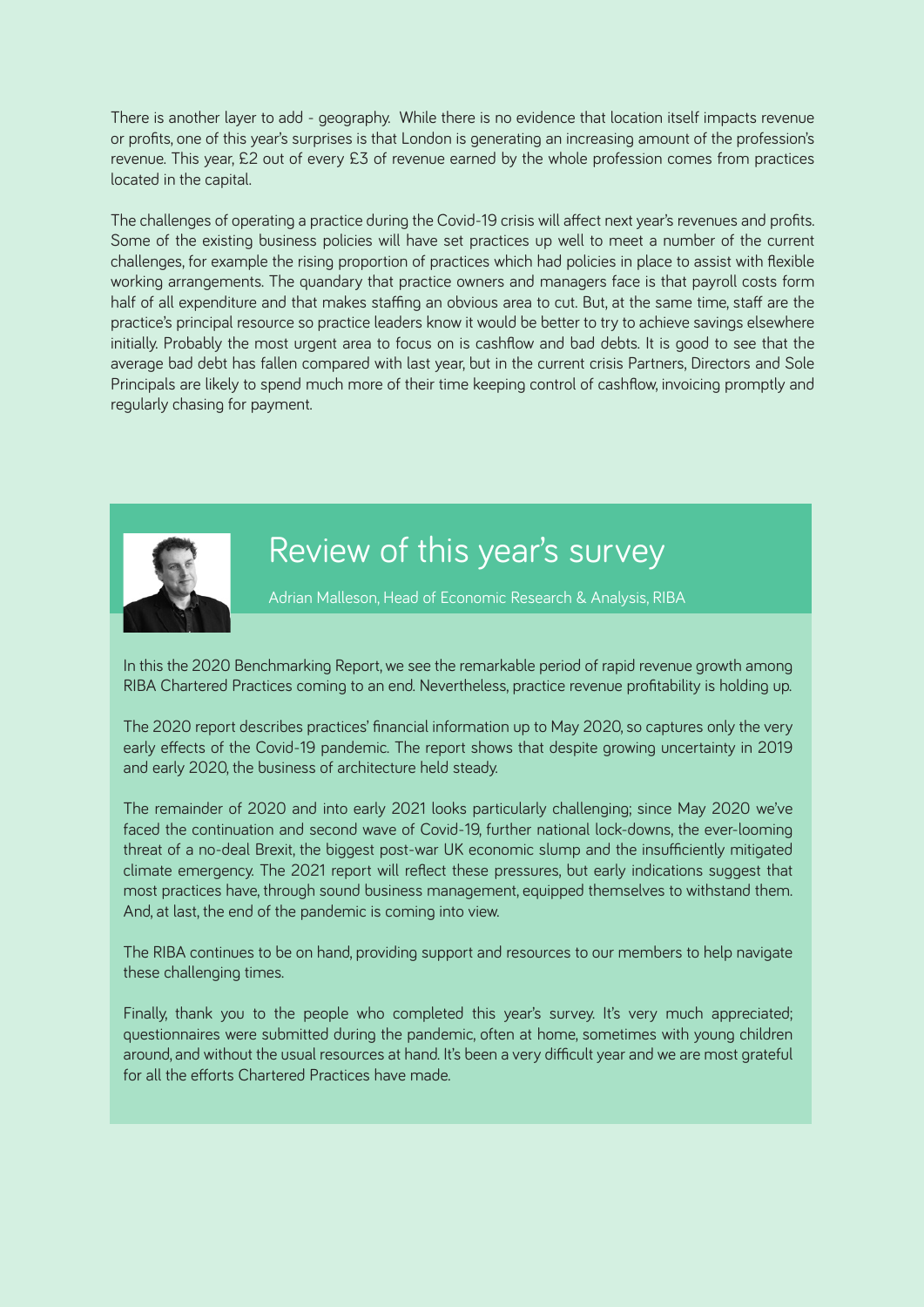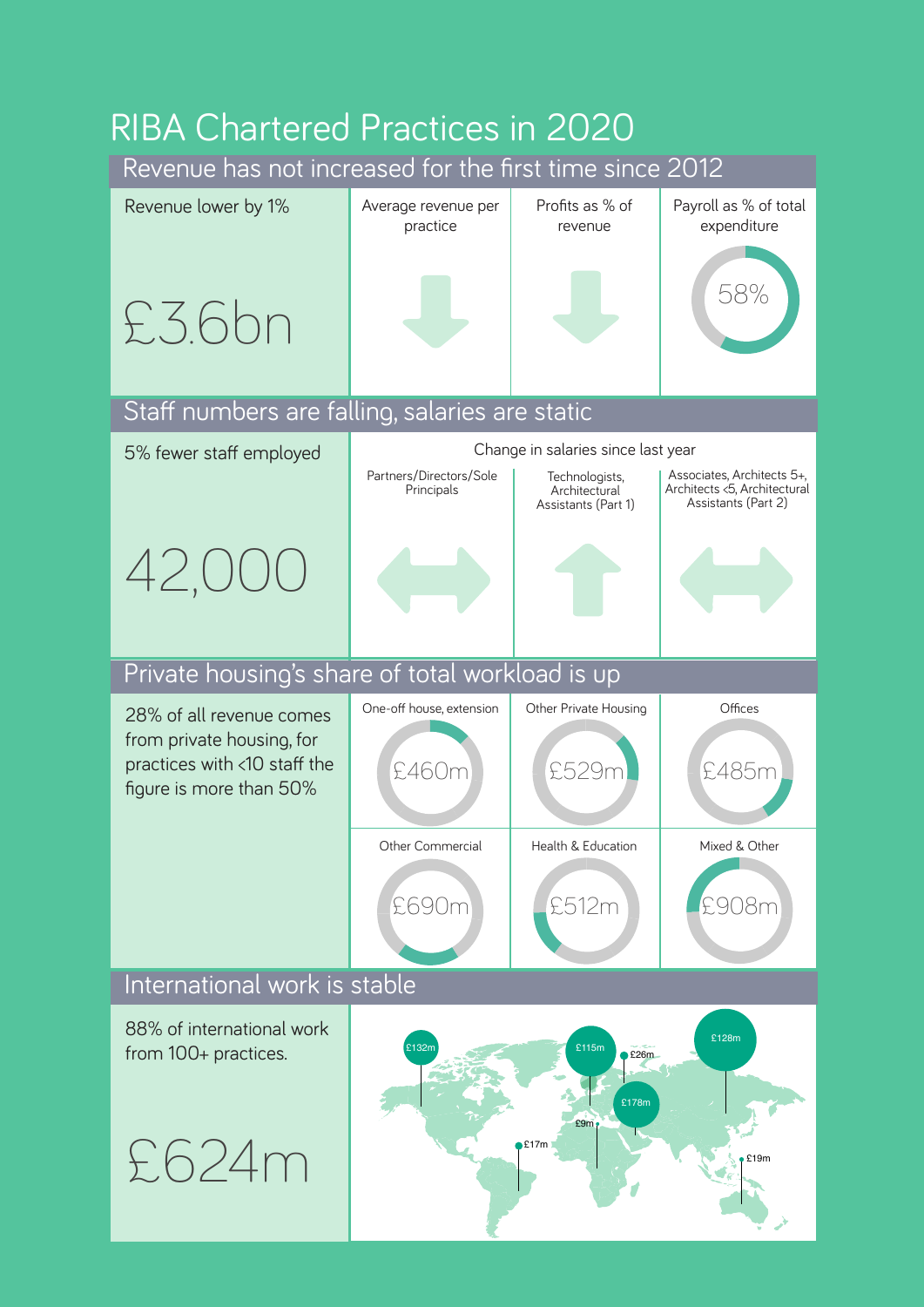## Key benchmarks in 2020

Below average Average Above average

**Financial** 

|                                   |        | $\overline{2}$ | $3 - 5$ | $5 - 10$ | $10 - 520$ | $20 - 50$        | $50 - 100$       | $100+$           |
|-----------------------------------|--------|----------------|---------|----------|------------|------------------|------------------|------------------|
| <b>RIBA Chartered Practices</b>   |        |                |         |          |            |                  |                  |                  |
| Number of practices               | 904    | 533            | 652     | 798      | 388        | 254              | 81               | 50               |
|                                   |        |                |         |          |            |                  |                  |                  |
| Revenue                           |        |                |         |          |            |                  |                  |                  |
| Revenue per practice              | 52,455 | 91.099         | 176.279 | 377.137  | 964.907    | 2.4 <sub>m</sub> | 6.9m             | 30.7m            |
| Revenue per Partner/Director/Sole | 53,190 | 67.710         | 118.268 | 212.670  | 408,232    | 0.6 <sub>m</sub> | 1.3 <sub>m</sub> | 2.3 <sub>m</sub> |
| Revenue per all fee-earning staff | 52,887 | 49.210         | 57,741  | 64,219   | 78.060     | 87,556           | 108.351          | 117,452          |
| Expenditure & profits             |        |                |         |          |            |                  |                  |                  |
| Expenditure per practice          | 23,988 | 47,523         | 115,943 | 264,616  | 744.542    | 1.9 <sub>m</sub> | 5.9 <sub>m</sub> | 26.0m            |
| Profits per practice              | 26,538 | 38,988         | 54,725  | 89,677   | 183.788    | 444,485          | 0.7 <sub>m</sub> | 2.6 <sub>m</sub> |

### Talent

|                                                    |        | $\sqrt{2}$     | $3 - 5$     | $5 - 10$ | $10 - 20$ | $20 - 50$      | $50 - 100$            | $100+$         |
|----------------------------------------------------|--------|----------------|-------------|----------|-----------|----------------|-----------------------|----------------|
| <b>Staffing</b>                                    |        |                |             |          |           |                |                       |                |
| Number of staff                                    | 878    | 1.063          | 2,267       | 5,266    | 5.357     | 7.609          | 5,638                 | 14,238         |
| <b>Diversity</b>                                   |        |                |             |          |           |                |                       |                |
| % Female                                           | 12     | 37             | 37          | 37       | 35        | 37             | 36                    | 37             |
| % Mixed/multiple ethnic groups                     |        | $\overline{2}$ | 2           | 3        | 3         | 4              | $\mathbf{2}^{\prime}$ | 3              |
| % Asian/Asian British                              | 3      | 3              | 5           | 5        | 4         | $6\phantom{1}$ | $\overline{ }$        | l 9'           |
| % Black/African/Caribbean/<br><b>Black British</b> | 0      | $\overline{2}$ | $ 2\rangle$ |          |           | $\overline{2}$ | $\overline{2}$        | $\overline{2}$ |
| % Other ethnic group(s)                            | 1      | $\overline{2}$ |             |          |           | $ 2\rangle$    | 3                     | $\overline{2}$ |
| <b>Salaries</b>                                    |        |                |             |          |           |                |                       |                |
| Partner/Director/Sole Principal                    | 25,000 | 28,000         | 37,875      | 48,000   | 65.000    | 89,000         | 125,000               | 154,550        |
| Architect (5+ years ARB registered)                | n/a    | n/a            | 35,200      | 39,000   | 40.000    | 42,000         | 44.573                | 44,893         |
| Architect (<5 years ARB registered)                | n/a    | n/a            | 30,000      | 32,500   | 34,000    | 34,620         | 36,560                | 36,250         |

### **Workloads**

|                                                       |    | $\overline{2}$ | $3 - 5$ | $5 - 10$ | $10 - 520$ | $20 - 50$ | $50 - 100$ | $100+$ |  |
|-------------------------------------------------------|----|----------------|---------|----------|------------|-----------|------------|--------|--|
| Projects worked on in 2020                            |    |                |         |          |            |           |            |        |  |
| Number of projects                                    | 15 | 19             | 28      | 45       | 80         | 127       | 177        | 420    |  |
| Bid success rate %                                    | 52 | 60             | 52      | 52       | 48         | 49        | 43         | 31     |  |
| Workload contribution to revenue<br>% private housing | 60 | 31             | 33      | 25       | 25         | 30        | 11         | 14     |  |
| % commercial                                          | 40 | 46             | 52      | 60       | 52         | 48        | 88         | 73     |  |
| $%$ other                                             | 0  | 23             | 15      | 15       | 23         | 23        |            | 13     |  |
| Type of service contribution to revenue               |    |                |         |          |            |           |            |        |  |
| % building design                                     | 85 | 85             | 85      | 84       | 81         | 83        | 78         | 78     |  |
| % partial services or consultancy                     | 15 | 15             | 15      | 16       | 19         | 17        | 22         | 22     |  |

#### **International**

|                                 |       | $2 -$ | $3 - 5$ | $5 - 10$ | $10 - 20$ | $20 - 50$     | $50 - 100$       | $100+$ |
|---------------------------------|-------|-------|---------|----------|-----------|---------------|------------------|--------|
| Revenue                         |       |       |         |          |           |               |                  |        |
| % of revenue from outside UK    | 3     |       | 3       |          | Β.        | 6             | <b>6</b>         | 35     |
| Average revenue from outside UK | 1,387 | 1,577 | 4.724   | 6.674    | 31,466    | 147.535       | 0.4 <sub>m</sub> | 10.7m  |
| <b>Offices</b>                  |       |       |         |          |           |               |                  |        |
| % with office(s) outside UK     | 2     |       | 3       | 2        | 6         | <sup>5.</sup> | 23               | 56     |